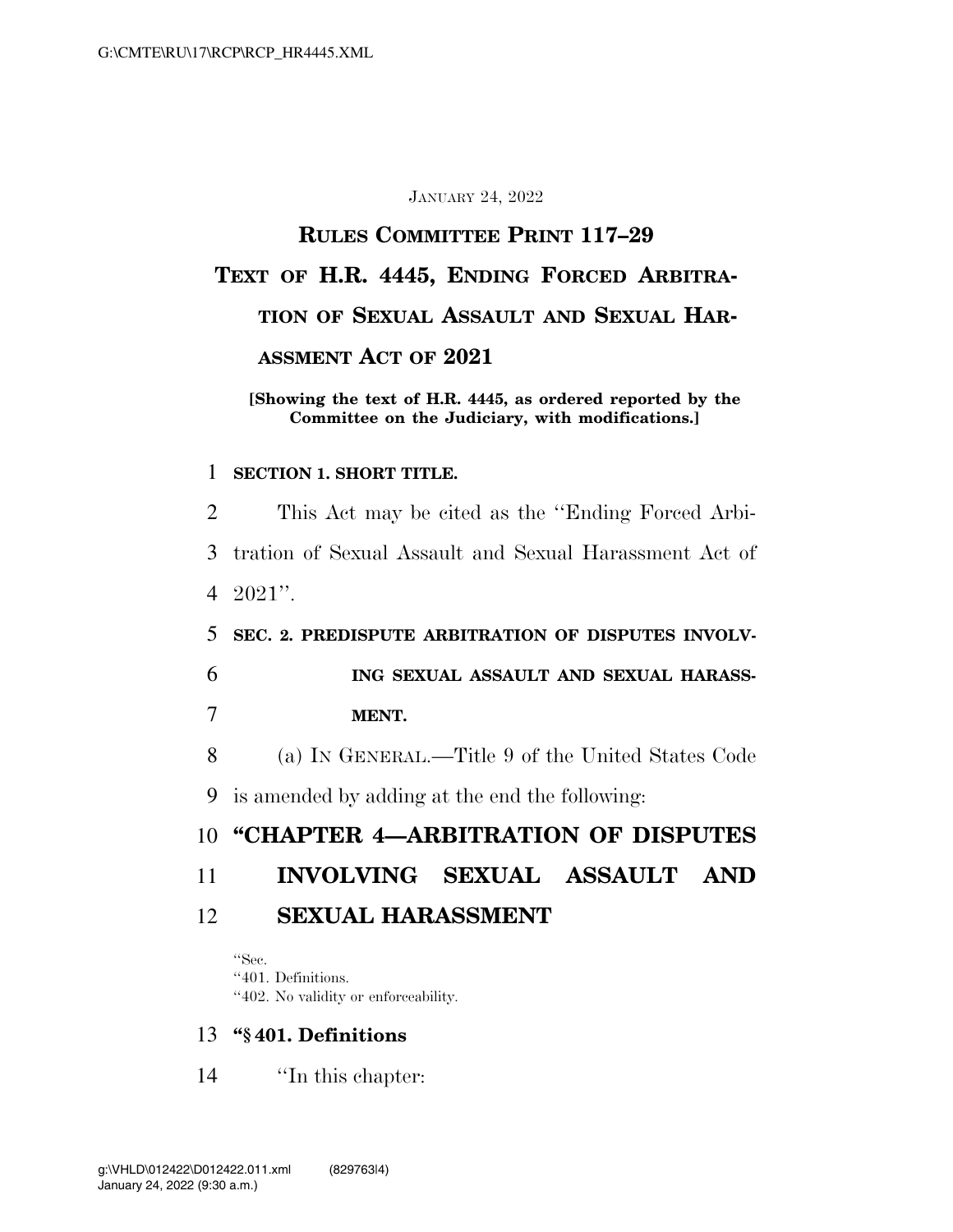$\mathfrak{D}$ 

 ''(1) PREDISPUTE ARBITRATION AGREEMENT.— The term 'predispute arbitration agreement' means any agreement to arbitrate a dispute that had not yet arisen at the time of the making of the agree-ment.

6 "(2) PREDISPUTE JOINT-ACTION WAIVER.—The term 'predispute joint-action waiver' means an agreement, whether or not part of a predispute arbi- tration agreement, that would prohibit, or waive the right of, one of the parties to the agreement to par- ticipate in a joint, class, or collective action in a ju- dicial, arbitral, administrative, or other forum, con- cerning a dispute that has not yet arisen at the time of the making of the agreement.

 ''(3) SEXUAL ASSAULT DISPUTE.—The term 'sexual assault dispute' means a dispute involving a nonconsensual sexual act or sexual contact, as such 18 terms are defined in section 2246 of title 18 or simi- lar applicable Tribal or State law, including when the victim lacks capacity to consent.

21 ''(4) SEXUAL HARASSMENT DISPUTE.—The term 'sexual harassment dispute' means a dispute relating to any of the following conduct directed at an individual or a group of individuals:

25  $\cdot$  ''(A) Unwelcome sexual advances.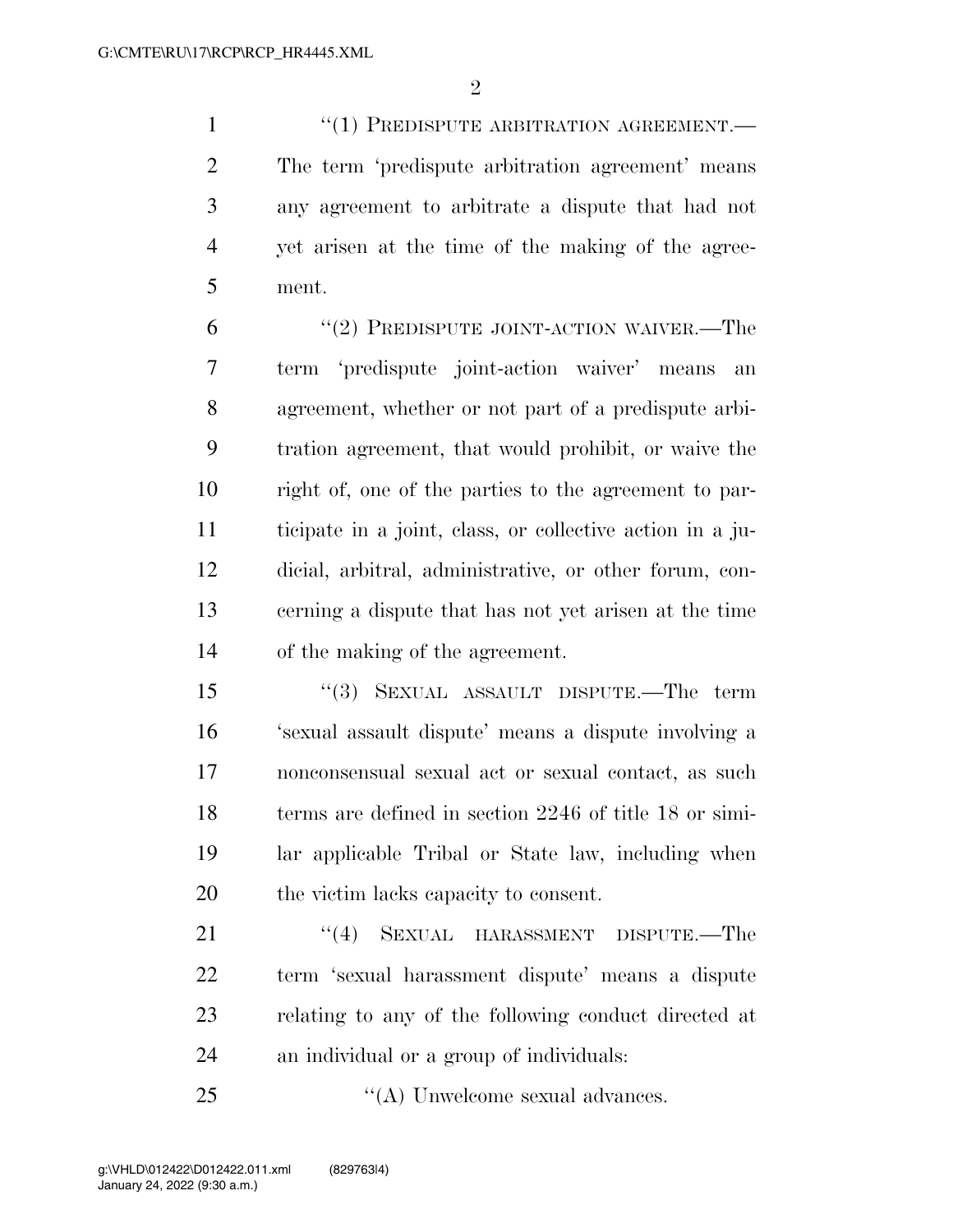| $\lq\lq (B)$ Unwanted physical contact that is |
|------------------------------------------------|
| sexual in nature, including assault.           |

3  $\cdot$  (C) Unwanted sexual attention, including unwanted sexual comments and propositions for sexual activity.

 ''(D) Conditioning professional, edu- cational, consumer, health care or long-term care benefits on sexual activity.

 ''(E) Retaliation for rejecting unwanted sexual attention.

### **''§ 402. No validity or enforceability**

12 "(a) In GENERAL.—Notwithstanding any other pro- vision of this title, at the election of the person alleging conduct constituting a sexual harassment dispute or sex- ual assault dispute, or the named representative of a class or in a collective action alleging such conduct, no predispute arbitration agreement or predispute joint-ac- tion waiver shall be valid or enforceable with respect to a case which is filed under Federal, Tribal, or State law and relates to the sexual assault dispute or the sexual har-assment dispute.

22 "(b) DETERMINATION OF APPLICABILITY.—An issue as to whether this chapter applies with respect to a dispute shall be determined under Federal law. The applicability of this chapter to an agreement to arbitrate and the valid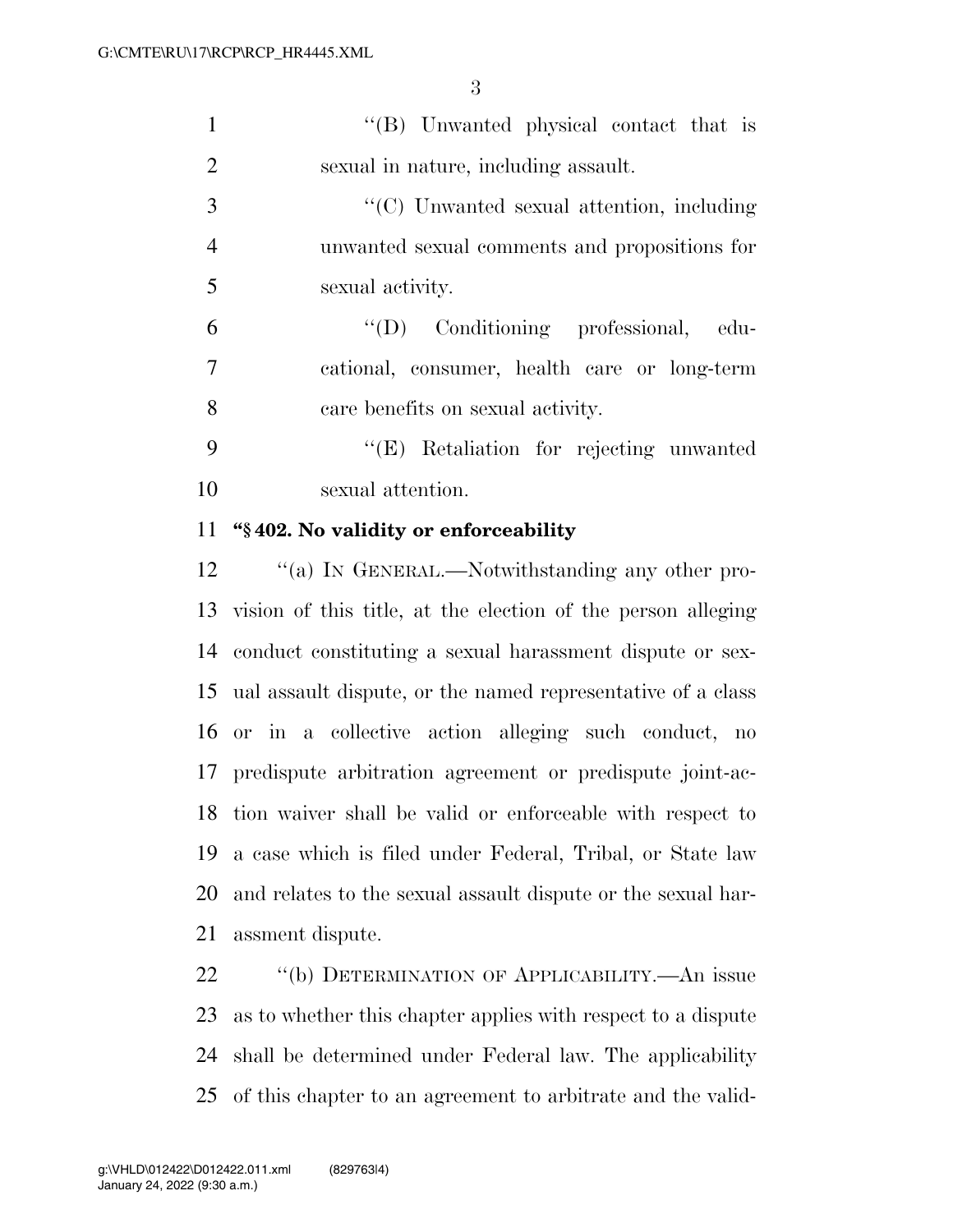G:\CMTE\RU\17\RCP\RCP\_HR4445.XML

| $\mathbf{1}$ | ity and enforceability of an agreement to which this chap- |
|--------------|------------------------------------------------------------|
| 2            | ter applies shall be determined by a court, rather than    |
| 3            | an arbitrator, irrespective of whether the party resisting |
| 4            | arbitration challenges the arbitration agreement specifi-  |
| 5            | cally or in conjunction with other terms of the contract   |
| 6            | containing such agreement, and irrespective of whether     |
| 7            | the agreement purports to delegate such determinations     |
| 8            | to an arbitrator.".                                        |
| 9            | (b) TECHNICAL AND CONFORMING AMENDMENTS.-                  |
| 10           | (1) IN GENERAL.—Title 9 of the United States               |
| 11           | Code is amended—                                           |
| 12           | $(A)$ in section 2, by inserting "or as other-             |
| 13           | wise provided in chapter 4" before the period at           |
| 14           | the end;                                                   |
| 15           | $(B)$ in section 208—                                      |
| 16           | (i) in the section heading, by striking                    |
| 17           | "Chapter 1; residual application"                          |
| 18           | and inserting " <b>Application</b> "; and                  |
| 19           | (ii) by adding at the end the fol-                         |
| 20           | lowing: "This chapter applies to the extent                |
| 21           | that this chapter is not in conflict with                  |
| 22           | chapter $4.'$ ; and                                        |
| 23           | $(C)$ in section 307—                                      |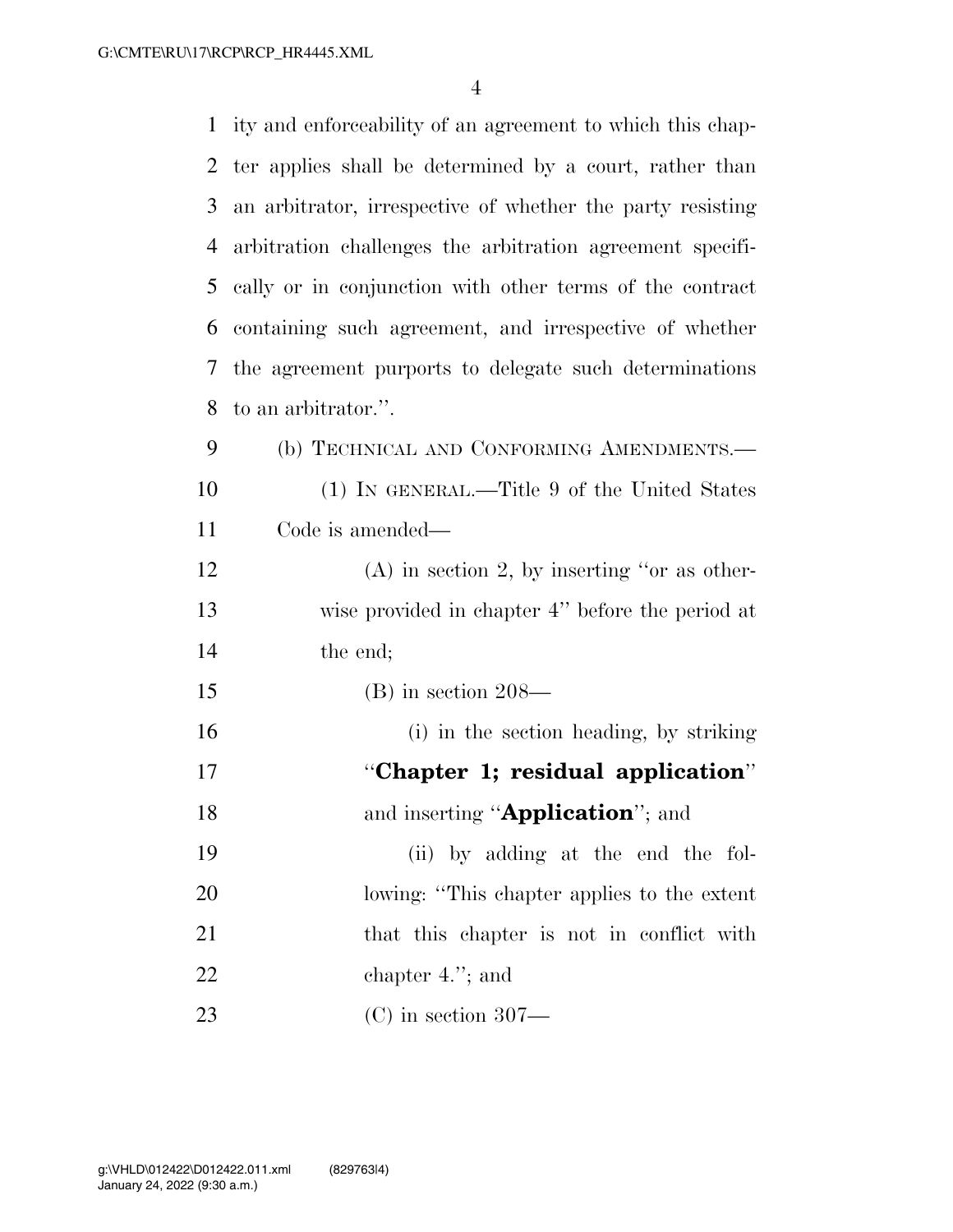| $\mathbf{1}$   | (i) in the section heading, by striking                           |
|----------------|-------------------------------------------------------------------|
| $\overline{2}$ | "Chapter 1; residual application"                                 |
| 3              | and inserting "Application"; and                                  |
| $\overline{4}$ | (ii) by adding at the end the fol-                                |
| 5              | lowing: "This chapter applies to the extent                       |
| 6              | that this chapter is not in conflict with                         |
| 7              | chapter $4.''.$                                                   |
| 8              | $(2)$ TABLE OF SECTIONS.—                                         |
| 9              | $(A)$ CHAPTER 2.—The table of sections for                        |
| 10             | chapter 2 of title 9, United States Code, is                      |
| 11             | amended by striking the item relating to section                  |
| 12             | 208 and inserting the following:                                  |
|                | "208. Application.".                                              |
| 13             | (B) CHAPTER 3.—The table of sections for                          |
| 14             | chapter 3 of title 9, United States Code, is                      |
| 15             | amended by striking the item relating to section                  |
| 16             | 307 and inserting the following:                                  |
|                | "307. Application."                                               |
| 17             | (3) TABLE OF CHAPTERS.—The table of chap-                         |
| 18             | ters for title 9, United States Code, is amended by               |
| 19             | adding at the end the following:                                  |
|                | "4. Arbitration of disputes involving sexual assault and<br>401". |